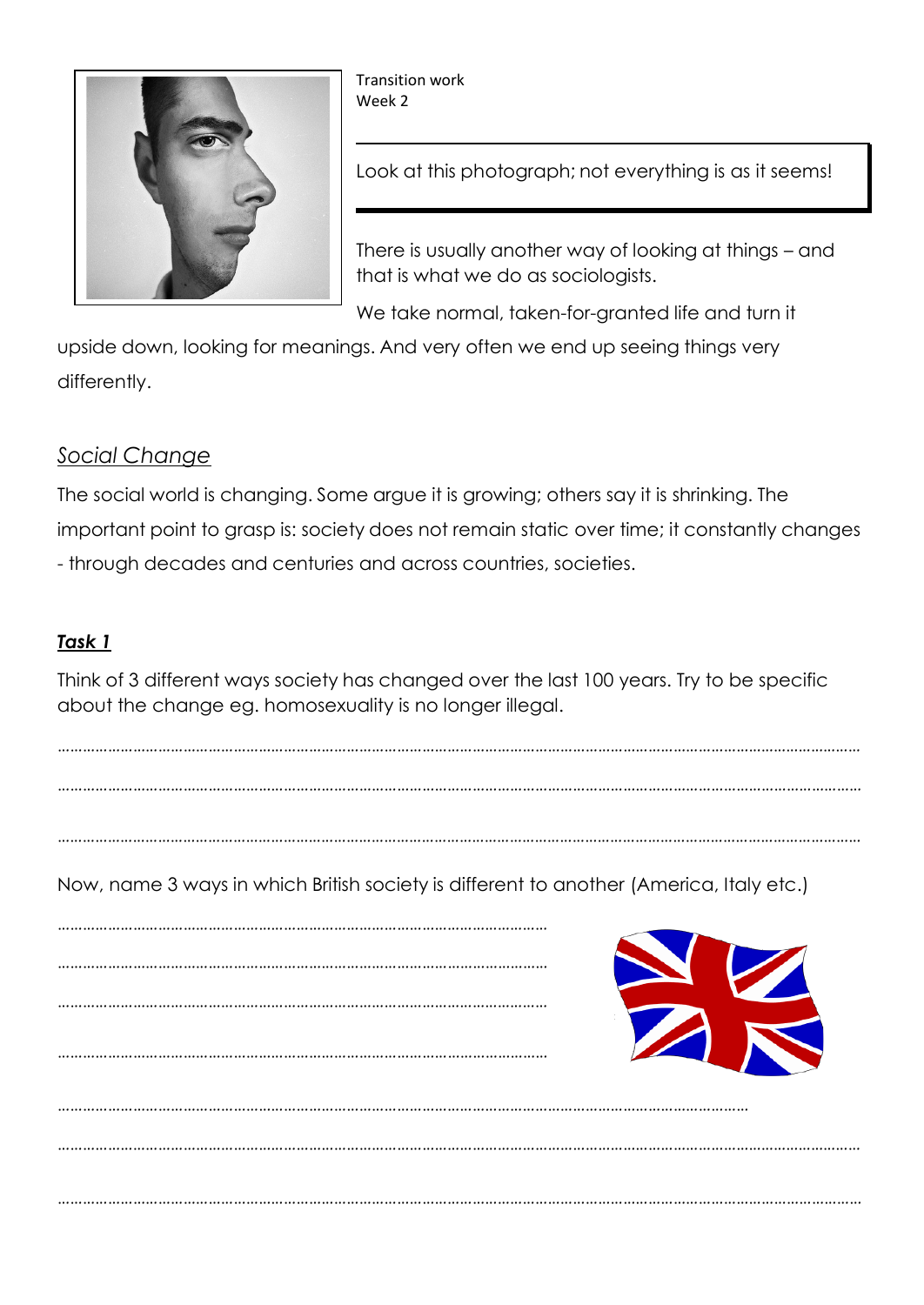## *Task 2*

Why do you think has society changed? Why are societies different?



# **Identity**

Who are you? Are you part of a group, an individual, a student, a sister, a brother, a friend? **Identity**is about how we

see and define ourselves –

our personalities – and how

**CREATIONS** OBJECTS, **CHOICES POSSESSIONS INTEREST VALUES BELIEFS FRIENDS FAMILY** PPEARANCE **WORK ETHNICITY** PRACTICES, **HOBBIES HABITS** 

other people see and define us. Many aspects of our individual identity are influenced by

**agencies of socialisation**. These are structures, or groups of people.

## *Task 3*

Suggest four examples of structures or groups of people that impact upon you, outline how they influence you:

…………………………………………………………………………………………………………………………………………………………………… …………………………………………………………………………………………………………………………………………………………………… …………………………………………………………………………………………………………………………………………………………………… …………………………………………………………………………………………………………………………………………………………………… …………………………………………………………………………………………………………………………………………………………………… …………………………………………………………………………………………………………………………………………………………………… ……………………………………………………………………………………………………………………………………………………………………